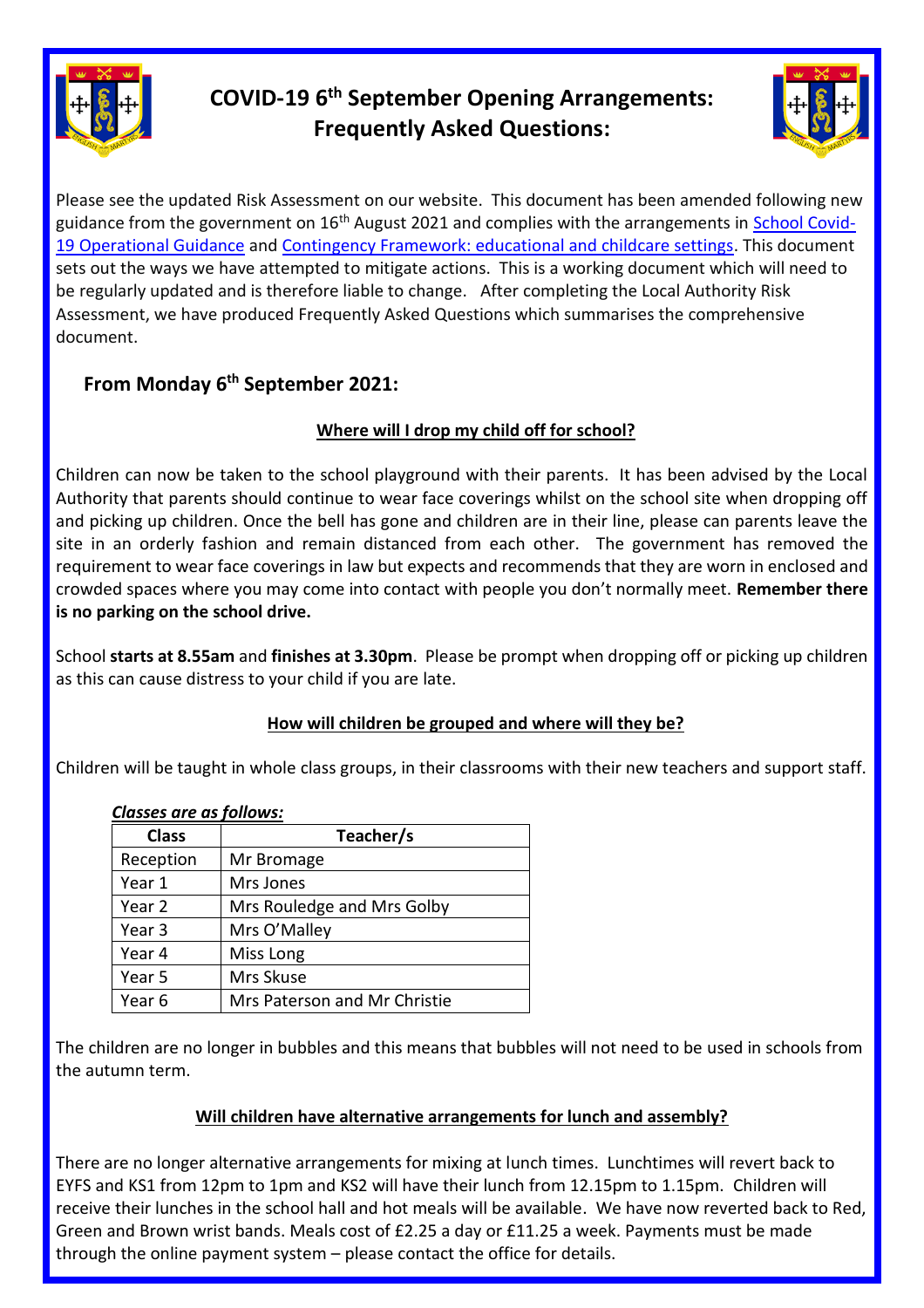Full assemblies will not return straight away. Instead, smaller group assemblies will take place in the hall so KS1 and KS2 will have their own assemblies separately in the first instance.

## **Will there be before and after school club provision?**

- Parents have the option to access wraparound care (Before and After-School Clubs). Contact for Before-School club: Denise 07876211946 and Marty's After-School club: Joy Baker 07900958414 / 07561131885
- Before and after school clubs will resume week beginning 13<sup>th</sup> September. These will run alongside our wider protective measures and limited group sizes, in the first instance, depending on the activity. We shall liaise with the external companies who run these clubs and monitor during the first half term and then adjust accordingly.

## **Will my child be accessing the full curriculum?**

- Yes in line with government guidance, children will be offered a full, balanced and broad curriculum, with teaching time prioritised to address the most significant gaps in children's knowledge.
- The government has required that homework will continue to be set using the Remote Learning arrangements from 2020-21 to ensure children are suitably ready for the prospect of using their Remote Learning for a closed class due to Covid-19. This falls under their [Remote Education](https://www.gov.uk/government/publications/remote-education-temporary-continuity-direction-explanatory-note?utm_source=31%20August%202021%20C19&utm_medium=Daily%20Email%20C19&utm_campaign=DfE%20C19)  [temporary continuity direction for schools.](https://www.gov.uk/government/publications/remote-education-temporary-continuity-direction-explanatory-note?utm_source=31%20August%202021%20C19&utm_medium=Daily%20Email%20C19&utm_campaign=DfE%20C19) Children will be reminded of their login details when they come back to school and how to use Microsoft Teams. Please ensure children are familiarised with working on Teams over the next term.

## **What safety measures will be put in place in classrooms and around school?**

- Ensure good hygiene for everyone.
	- o Hand hygiene
	- o Respiratory hygiene ('catch it, bin it, kill it')
- Maintain appropriate cleaning regimes.
- Keep occupied spaces well ventilated.
- Follow public health advice on testing, self-isolation and managing confirmed cases of COVID-19.

#### Visitors to the School Site

- Parents are not permitted to enter the school site. Where possible, communication with the school should be through telephone or email.
- Parents will not be invited onto site for class assemblies and school performances until further notice.
- Where a meeting is required, this will be online where possible.

#### Uniform and Resources:

- Unless it is their allocated PE Day, children are expected to wear full school uniform, including black school shoes. Children should only wear trainers for PE. Please see our website for a comprehensive look at our school uniform.
- All children have been allocated slots for PE lesson. On this day, Children may come to school wearing their school PE kit and trainers with additional items of warmer clothing if required.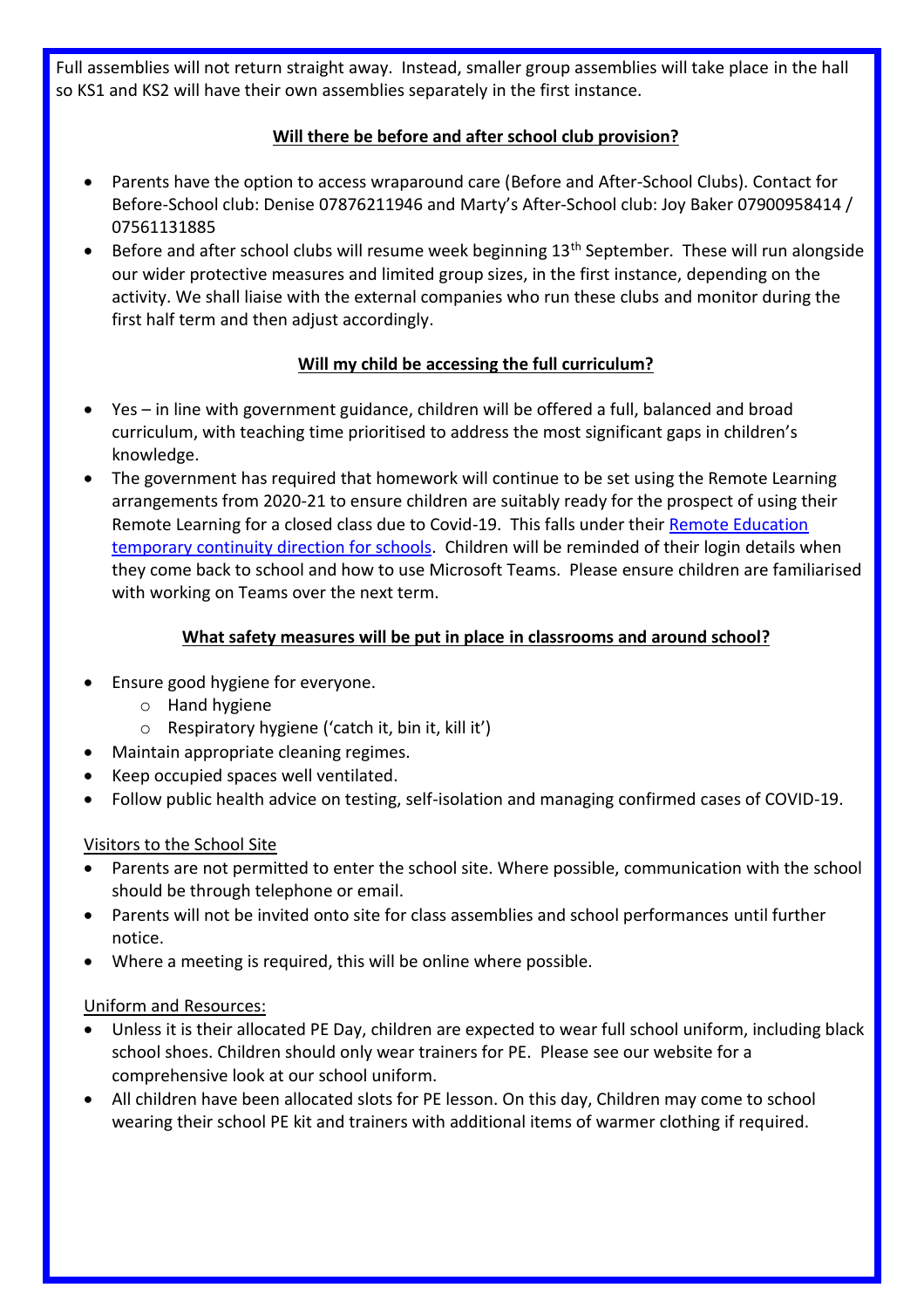#### **PE Timetable this Autumn Term**

| Day       | Year group Autumn 1        | <b>Year Group Autumn 2</b> |
|-----------|----------------------------|----------------------------|
| Monday    | $5$ and $6$                | 3 and 4                    |
| Tuesday   | $2,3,4,$ and 5             | $2, 3, 5$ and 6            |
| Wednesday | $1$ and $5$                | 5 and 1                    |
| Thursday  | 2 and $4$                  | 2 and $4$                  |
| Friday    | 1, 3 and 6 (Year 3 will be | Reception, 1 and 6 (Year 3 |
|           | swimming)                  | will be swimming)          |

- Year 5 and 6 only will be permitted to bring in a pencil case with pens, pencils, optional colour pencils (please do not bring in felt tips), highlighters, ruler, eraser, sharpener. Pens **must not be** ball point with blue ink.
- Children will only be permitted to bring 'essential items' into school e.g. a bag/bookbag (containing: spelling book, homework book, home reader), coat, lunchbox, water bottle.
- They will store their belongings in the cloakrooms allocated to their year group.

## **Will my child be tested for Covid-19 in school?**

- No. Primary age pupils will not be tested with lateral flow devices. Public Health England have advised there are currently limited public health benefits attached to testing primary pupils with LFDs.
- As previously advised, staff in primary schools (including support staff, lunchtime supervisors and volunteers) will continue to test with lateral flow devices twice a week at home, as per existing guidance on testing for staff in primary schools and nurseries.

## **What if a child/adult displays symptoms of Covid-19 when in school?**

## **Positive Cases, testing and contact tracing**

- From 16th August 2021 isolation will no longer be required for doubly vaccinated close contacts and children under 18 years and 6 months of age. Staff, parents and children (if acceptable to parents) should continue routine LFT testing as this will be a key mitigation to try and avoid bringing the infection into settings. Warwickshire Public Health will continue to work with settings to reinforce this with parents and the wider community.
- School will ensure that they are aware of and log all children and staff in the setting who have tested positive for COVID-19 including dates for onset of symptoms (if relevant) and test dates, as well as any links and exposures inside or outside of the setting. NHS Test and Trace should have been in contact with the positive case to ascertain some of the known close contacts and recommended any contacts to get a PCR test.
- Parents will be notified that there is a positive case, and recommend that children get a PCR test, and undertake twice weekly LFT testing (LFT testing for children if acceptable to parents). If you have continued with some local measures and mitigations. It is suggested as a minimum school ask all close contacts that the case may have had in their infectious period (2 clear days prior to day of symptoms onset/test (if no symptoms) through to 10 days afterwards) to get a PCR test.
- If there is more than one case in the same class/group in a short time period, it may be recommended that parents/staff are notified and an additional PCR test recommended 4-7 days after that notification. Further actions may also be recommended by the LA.
- This approach is intended to complement the work of NHS Test and Trace who will talk to cases (or their parents) directly about any close contacts they know about in the setting.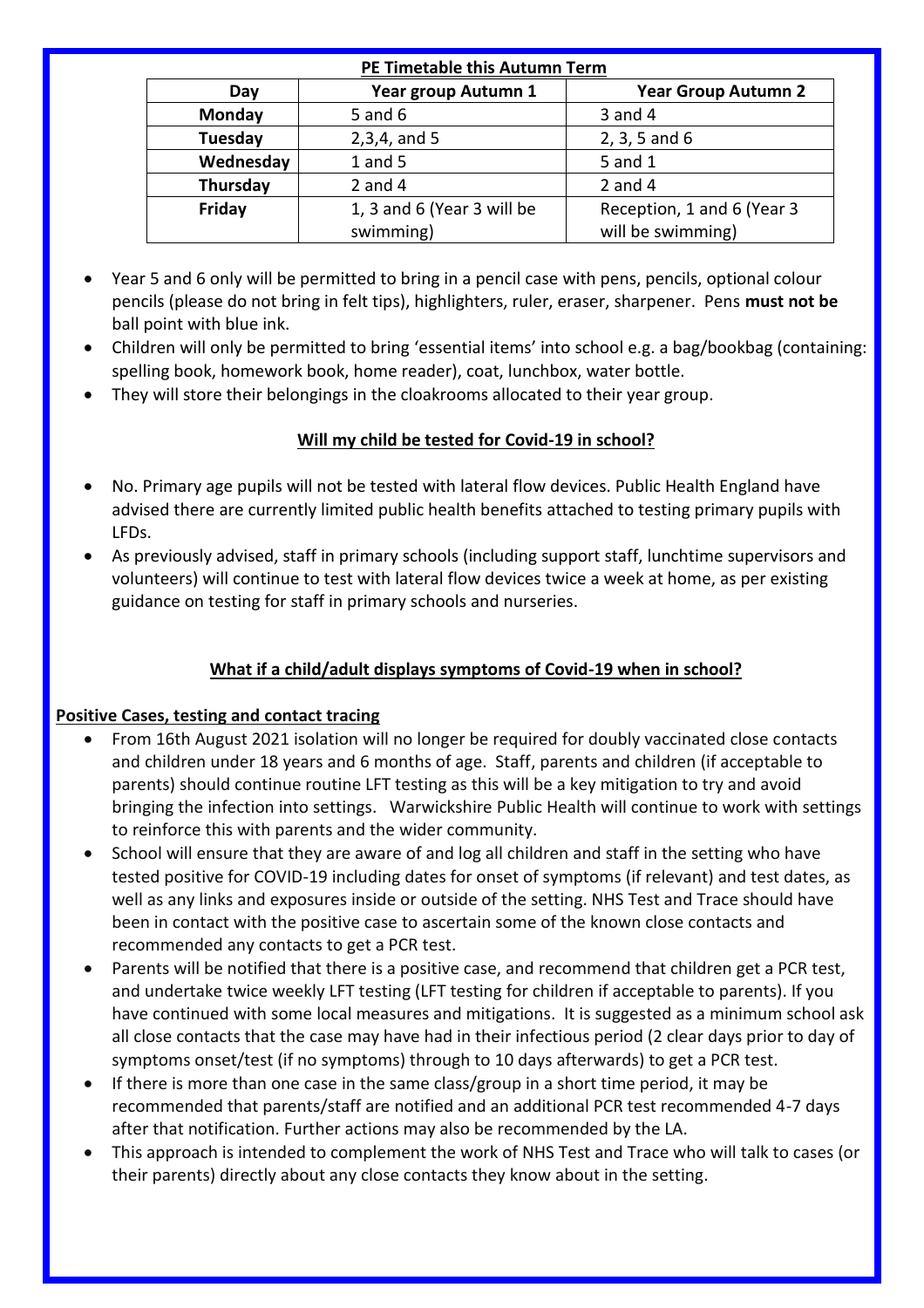## **What if a child/adult in school tests positive for Covid-19?**

- If someone tests positive, they should follow the 'stay at home: guidance for [households](https://www.gov.uk/government/publications/covid-19-stay-at-home-guidance) with possible or confirmed [coronavirus](https://www.gov.uk/government/publications/covid-19-stay-at-home-guidance) (COVID-19) infection' and must continue to self-isolate for at least 10 days from the onset of their symptoms and then return to school only if they do not have symptoms other than cough or loss of sense of smell/taste. Close household members begin selfisolation from the day the symptoms start or if they had no symptoms, from the day of the positive test.
- Parents should contact the school immediately to report a positive case. During the school day, this can be reported by calling the school office on 01788 543423. Outside of school hours please notify the school by emailing [admin3564@welearn365.com](mailto:admin3564@welearn365.com)
- Where a child or staff member tests positive, the school will work with and notify Warwickshire Public Health
- Adults must quarantine if they display symptoms whilst awaiting a test.
- Should a staff member test positive using a Lateral Flow Test, then they will be required to book a PCR test (the usual Covid-19 test which is administered at a testing centre) to confirm the result.
- If the test is confirmed as positive, then anyone who has been in close contact will receive a letter, they do not need to isolate if they are not showing symptoms but are recommended if been in close contact to take a PCR.
- Anyone who has not received both vaccinations must isolate for 10 days. Anyone who is double vaccinated and has received the 2<sup>nd</sup> vaccine more than 14 days ago, will not need to self-isolate but it is advised that they take a PCR test.
- If schools have a large number confirmed cases then we will inform Warwickshire Public Health and the will guide us.

## **What Home Learning opportunities will be provided to children who are required to self-isolate?**

- Remote education via Microsoft TEAMs will be provided to all children who are self-isolating.
- We have a number of electronic devices available to loan to any family where a child is self-isolating in order for them to access our online remote learning provision. Please contact your child's class teacher or the school office to request a device
- All children who are self-isolating will receive a weekly 1:1 'Learning Tutorial/Welfare Check' from a member of staff using Microsoft Teams.

## **What support is available to me and my family?**

- If your child requires any support for bereavement, please speak to the Headteacher.
- The website [http://dearlife.org.uk/](https://eur02.safelinks.protection.outlook.com/?url=http%3A%2F%2Fdearlife.org.uk%2F&data=04%7C01%7Cmabeljenkin-smith%40warwickshire.gov.uk%7Cd228799796704dc33f3f08d8b3e477e2%7C88b0aa0659274bbba89389cc2713ac82%7C0%7C0%7C637457141126159840%7CUnknown%7CTWFpbGZsb3d8eyJWIjoiMC4wLjAwMDAiLCJQIjoiV2luMzIiLCJBTiI6Ik1haWwiLCJXVCI6Mn0%3D%7C1000&sdata=FDOcD4gr8jFDdSXPmemqy5AaVumZ8tZZxCmguVr%2BmRs%3D&reserved=0) has been created by health and social care partners across Coventry and Warwickshire to help people find the tools to maintain and improve their wellbeing and the wellbeing of others. It offers a wealth of information about where to get help in a crisis, advice on how to maintain good mental health, how to help others in need and comprehensive signposting to support.
- With the current situation, young people are spending a lot more time online. They often use the internet in a completely different way to older generations, so it's hard not to worry about what they may have access to. To keep young people safe online giving you some peace of mind: <https://www.warwickshire.gov.uk/keeping-child-safe/cyber-safety/1>
- Warwickshire County Council has its own service dedicated to helping families. The Family Information Service provides support and advice for families across Warwickshire: https://www.warwickshire.gov.uk/children-families. If you have specific concerns you can also call the family support line on 01926 412412.
- Warwickshire School Health and Wellbeing Service 'Compass' can provide advice and support with the following:
- Sleep: Promotion of good bedtime routines